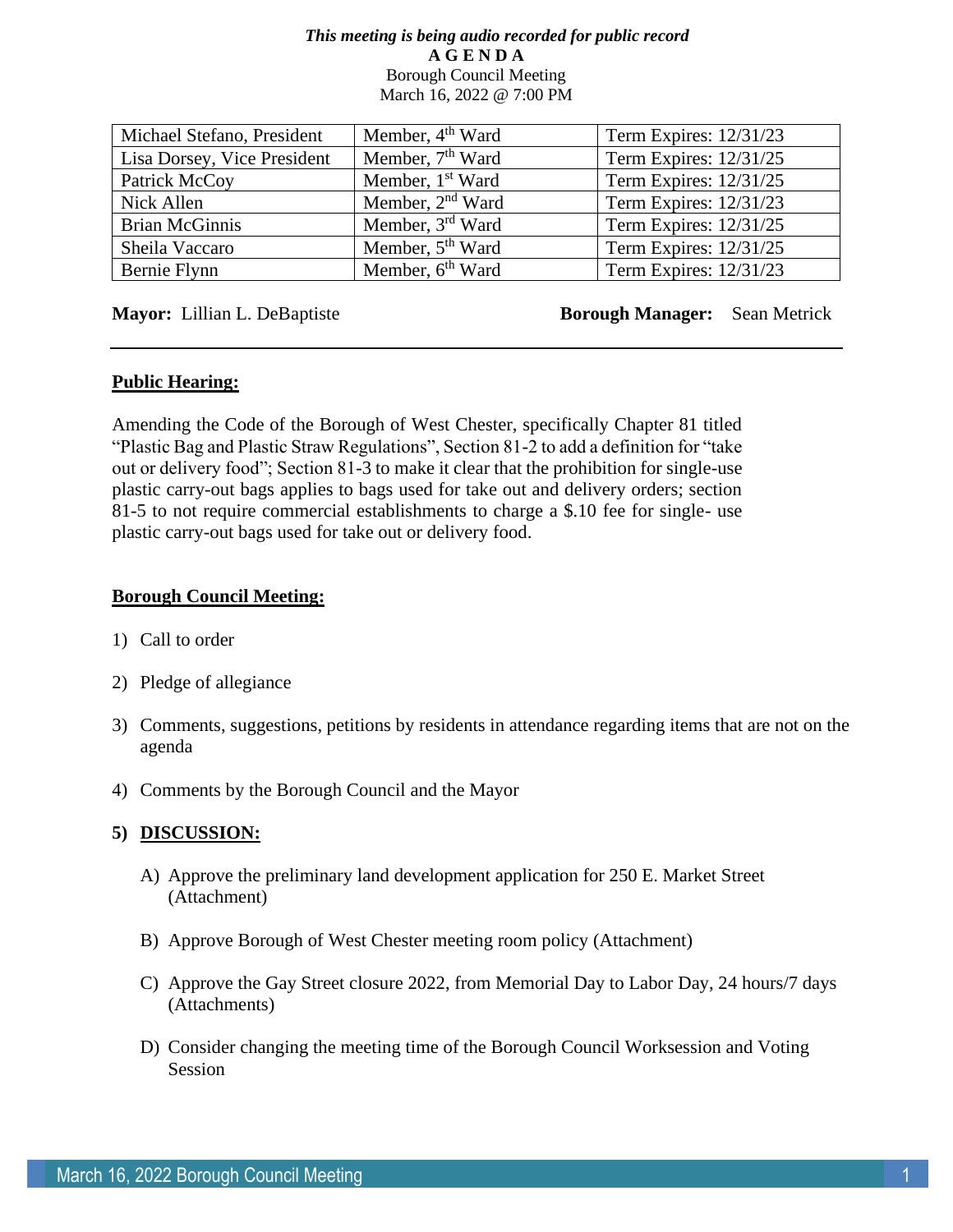# **6) CONSENT:**

- A) Approve stormwater easements: *Pipe Replacement Project* (Attachment)
	- 1. Parcel # 1-12-167 423 College Avenue, Marcocci
	- 2. Parcel # 1-12-137.1 516 Spring Grove Lane, Markoski
	- 3. Parcel # 1-5-79 317 E. Marshall Street, Korbonits
- B) Approve wastewater bids: (Attachment)
	- 1. Supply and delivery of soda ash *one year contract - Univar Solutions, Inc. - \$81,060.00*
	- 2. Supply and delivery of aluminum chloride hydroxide sulfate *two-year contract - SALCO, Inc. - \$149,050.00*
- C) Approve the request from the CRC Watershed Association and West Chester Green Team, for assistance with the annual Goose Creek Clean-up on March 26, 2022, to provide use of the Public Works Department parking lot, and employees to collect trash bags and debris
- D) Direct the Solicitor to prepare an amendment to remove the handicap parking space at 338 East Miner Street; and, remove the handicap parking space at 104 Price Street; and, schedule a Public Hearing (Attachment)
- E) Approve free street-level parking for *First Friday*, on Friday, May 6th at 4 PM; and, Friday, October 7<sup>th</sup> at 4 PM (Attachment)
- F) Approve a Resolution to adopt the Emergency Operations Plan (Attachment)
- G) Approve preparing requests for proposals for the Borough of West Chester solicitor, auditor and engineer
- H) Approve appointing the following delegates to the Chester County Tax Collection Committee (Attachment)
	- 1. Sean Metrick, Primary Voting Delegate
	- 2. Barbara Lionti, First Alternate Voting Delegate
	- 3. Nick Allen, Second Alternate Voting Delegate
- I) Approve the Tree Commission's request to explore the installation of a linear park plan at 400-430 E. Gay Street (Attachment)
- J) Approve the lot line change application for 601 & 605 Price Street (Attachment)
- K) Approve the proposal by Limoncello Restaurant, 9 North Walnut Street, to add a second dining platform at 5 N. Walnut Street (Attachment)
- L) Approve waiving the Borough busking laws for the *Fête de la Musique* event on Tuesday, June 21, 2022 (rain date: June 23, 2022) (Attachment)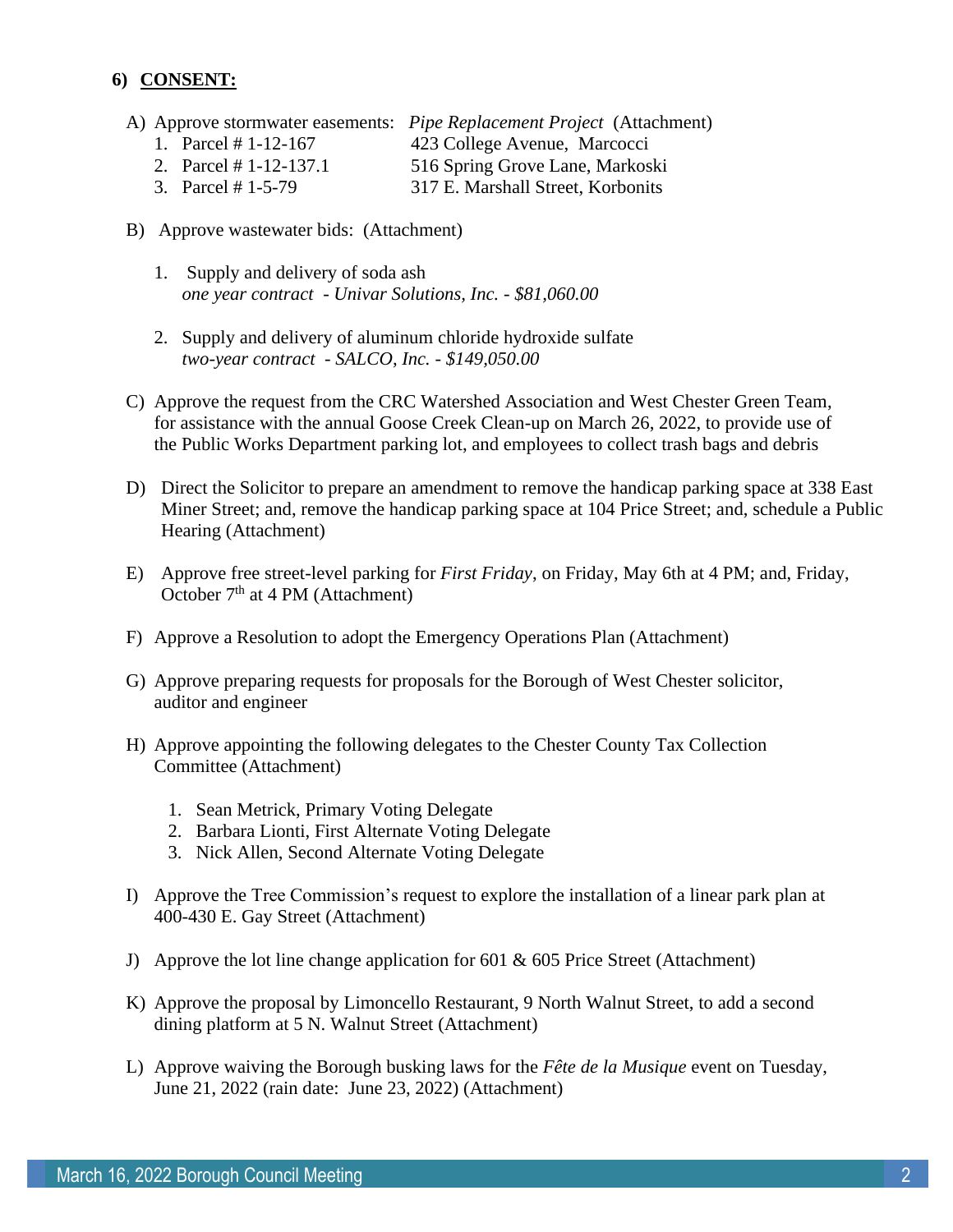- M) Approve the February 2022 HARB Certificates of Appropriateness: (Attachment)
	- 1. 2021-02: 40 E. Gay St-Opa Tavern Proposed work: Continued discussion of canopy.

**Recommendation: Approved with the following conditions:** The flashing at the edge of the sheet metal standing seam roof will be limited to 1.5" vertically.

2. 2022-03 336 W. Union St.- Proposed work: Renovate carriage house.

**Recommendation: Approved with the following conditions:** *The recommendation for approval is limited to repointing of the brick facades, structural repairs at the interior, and replacement of the roof with a standing seam metal roof. The applicant will return to the HARB with further details on the fenestration improvements planned.* 

3. 2022-04 17 W. Gay St. - Proposed work: Sign.

**Recommendation: Approved with the following conditions**: *That the sign to be installed match the dimensions and details of the pin mounted letter sign that was presented at meeting time at the HARB meeting, superseding the initially submitted sign.*

4. 2022-05 133 N. Church St. - Proposed work: Barber pole & directory sign.

#### **Recommendation: Approved as presented**

5. 2022-06: 39 S. Church St - Proposed work: Siding (change from HARB #2022-01)

**Recommendation: Approved as presented with the following conditions:** *The James Hardie horizontal plank siding be SMOOTH rather than textured with a 5" exposure.* 

- N) Approve the February 15 & 16, 2022 Borough Council Meeting Minutes
- 7) Other Business:

# *Adjournment*